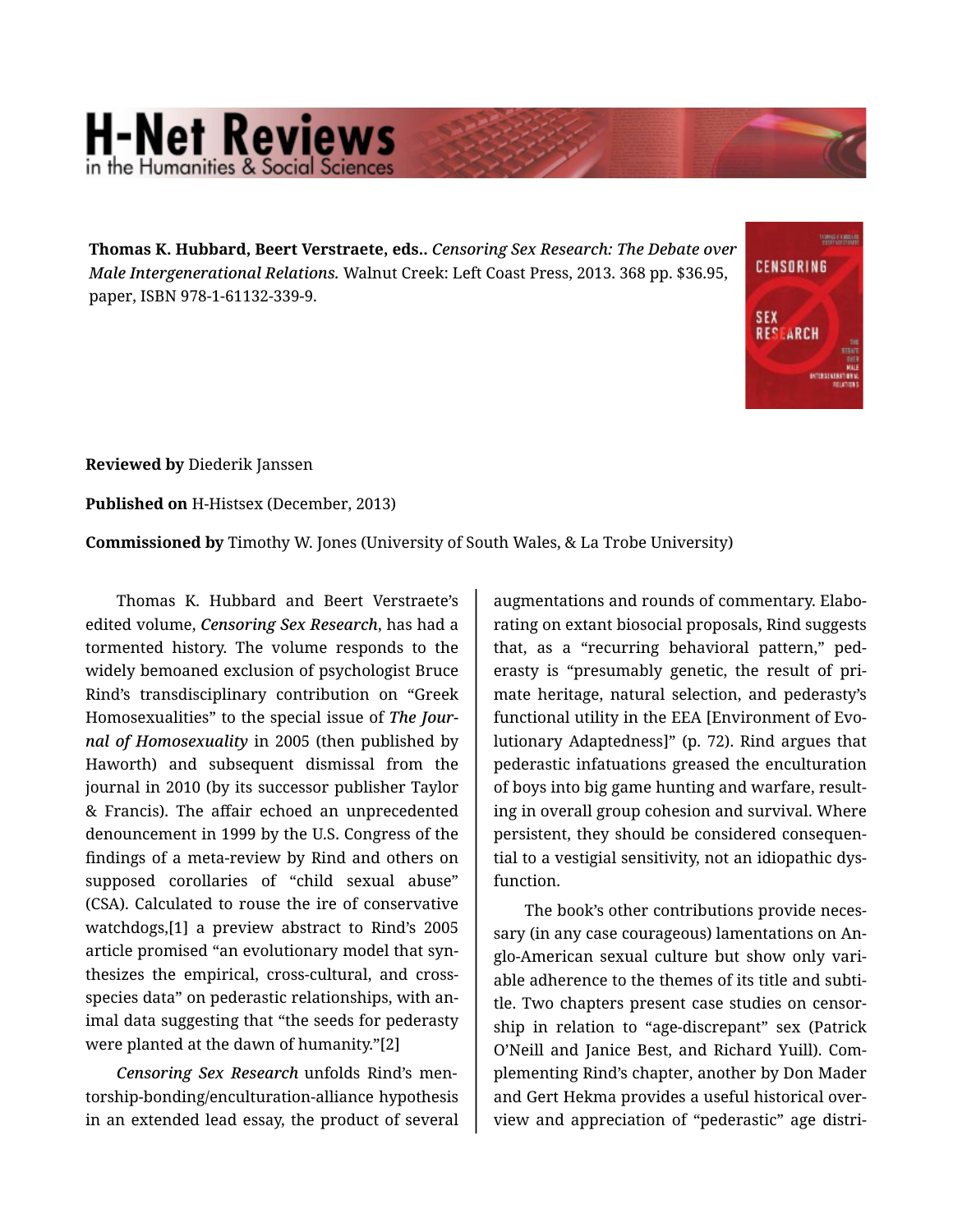butions within "gay" history. Two further chap‐ ters present extended and chilling impressions of contemporary U.S. punitive sex laws and policy around minors (Andrew Heller and Hubbard).[3] Richard McAnulty and Lester Wright Jr.'s chapter continues an older legacy of methodological ob‐ jections to Rind's focus on CSA. Rind's hypothesis is only directly addressed in the chapters by biolo‐ gist Eric Alcorn and sociologist David Greenberg. The book concludes with Rind's reply to McAnulty and Wright (debating the admissibility of bio‐ graphic anecdote).

During its eight-year publication limbo, Rind's thesis had already surfaced in 2012 in a minor quibble over the evolutionary merits of hebephil‐ ia, providing an awkwardly tangential footnote to a wider upheaval over hebephilia's proposed DSM-5 candidacy.[4] Although hebephilia and pederasty may seem divergent foci, Rind's central chapter and data largely reiterate this 2012 arti‐ cle. It may be observed in passing that Rind's labo‐ riously hypothesized intuition about pederasty/ hebephilia as an "evolutionary mismatch" (hence the archaism/neologism) proved not too remote from this year's DSM-5, which has no specific axe to grind with "the hebephile" (the rubric did not enter the books) or even "paraphilia" per se (not ipso facto a "mental disorder").[5]

Why censor biosocial inferences of this sort? The taboo that has seemingly informed the pro‐ tracted Haworth/Taylor & Francis debacle was the ban on making too much of "paiderastia." The subject was ostensibly to remain safely contained within "gay history" (a state of affairs Rind consid‐ ers biased). The problem, hardly one of mere cen‐ sorship, animates the entire scientific-humanitari‐ an mise-en-scène of homosexuality from Karl Heinrich Ulrichs's earliest pamphlet onward (dis‐ tinguishing *urnische* from *Knabenliebe*). Even ear‐ lier, as detailed in an 1843 alienist report, one can also find "pedophilic apologists" (over half a cen‐ tury *avant la lettre*) citing "l'exemple de Socrate et d'Alcibiade."[6] Within forensic contexts since the

mid-1980s, most of such apologetics would fall un‐ der the clinical verdict of "rationalizations" if not "cognitive distortion," as Rind complains (p. 292). The predicament of any aspiring pederasty stud‐ ies, then, extends way beyond incidental bars to publication in LGBT outlets.

Although exhaustive discussion cannot be of‐ fered here, Rind's evolutionary psychological turn raises elementary questions, not least regarding functionalist alignment of zoological, historical, anthropological, and clinical "evidence." Examin‐ ing the 2013 chapter and the 2012 article, one en‐ counters such terms as "hebephilia," "pederasty," "pederastic-like behavior," "gay boy-man sex," and "age-discrepant homosex" referencing a sin‐ gle functional principle. The principle is present‐ ed as having been slanderously manhandled by an entire generation of gender critique, sex polic‐ ing, child minding, and gay assimilationism. Al‐ corn opines that Rind's thesis of a once-adaptive role for pederastic mentoring entails "an elabo‐ rate just-so story" that conflates evolution with adaptation and genetics with memetics (p. 153). Moreover, according to Alcorn, alternative, more parsimonious just-so stories could readily be pos‐ tulated. Greenberg comes to comparable conclu‐ sions, although neither thinks that the nature of the argument allows definitive dismissals.

Greenberg's comprehensive reply notwith‐ standing, an anthropologist's reflection would have suited the book. Rind's signature urgency to promote "scientific explanation" over "cultural ra‐ tionalization" (he uses the lexeme *scien/ce* about seventy-five times in the book) becomes some‐ what unworldly if one likens his case to that of an anthropologist dismissing a tribe's incest/exogamy complex for its "political" nature and "moralistic fallacy." (Illustratively, Rind rejects incest for be‐ ing encumbered by the "wrong," namely, "victi‐ mological," model [pp. 12, 20, 40].) This leads to a kind of reverse victimology. "Turning the tables" on his nemesis the late 1970s anti-patriarchal "Feminist-Victimologist," Rind offers a large pas‐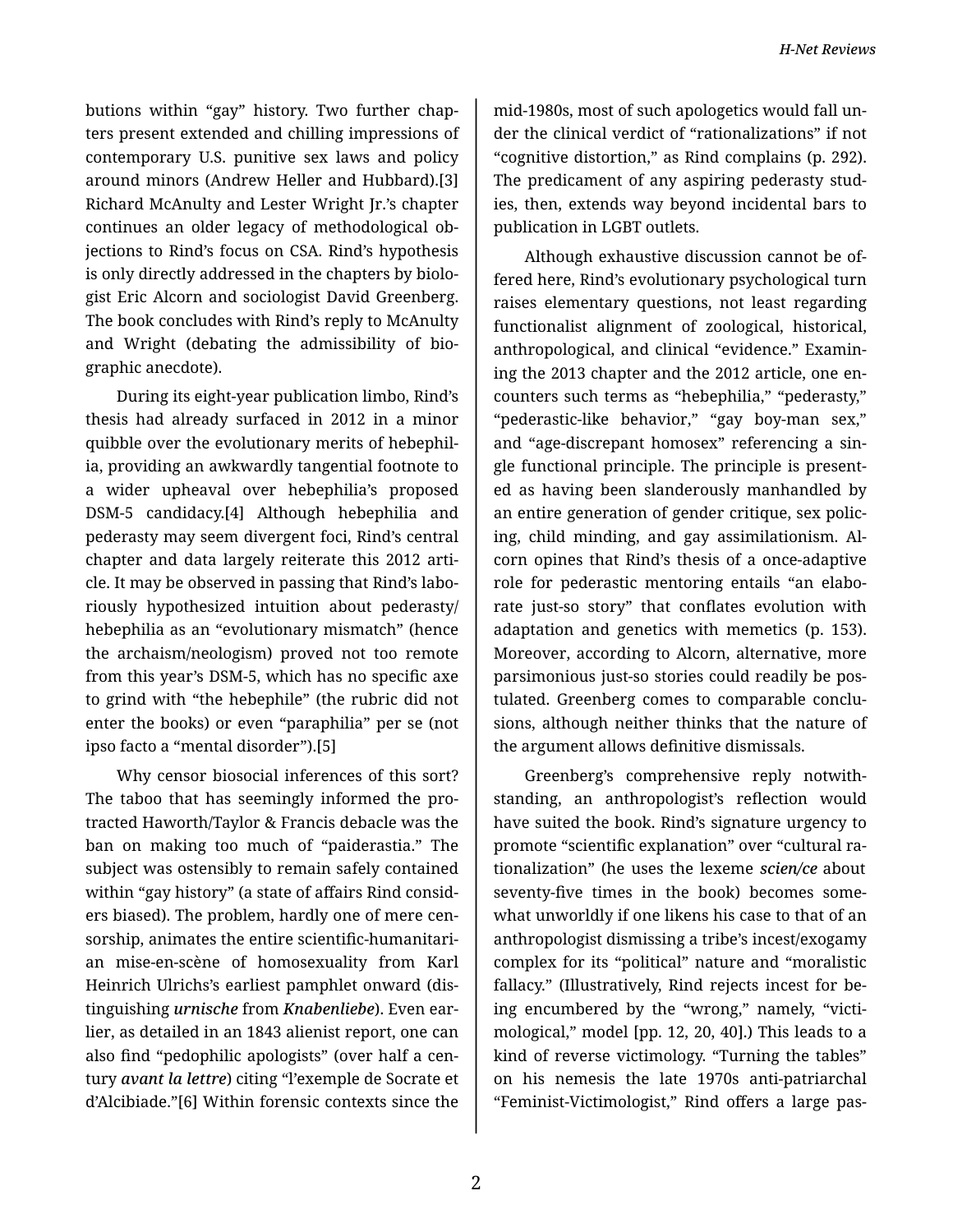tiche of attestations of "behavior" and proposes that the assemblage embarrasses ("corrects") a to‐ talitarian regime of cover-up, silenced facts, ten‐ dentious samplings, and botched fact finding. Yet Rind admits that taboos and moral campaigns (around, for example, hygiene, decency, chastity, safety) require no factual basis. What they typical‐ ly entail is the promotion of certain naturalistic and causal inferences, for example, by rewarding aggressive identification with perennial motifs of "child development," "trauma," and "damage," and then reading the successes of these promo‐ tions--ubiquitous, aggressive identification--as their original and continued raison-d'être. Moral campaigns ossify into a deep sustaining logic as soon as and as long as enough leading factions recognize that the ensuing climate of apprehen‐ sion and suspicion solves, or patches over, some kernel problems inhering in the accreditation and economizing of intimate gestures. Rind, with Mad‐ er and Hekma, commemorates eras and historical niches where pederasty could *figure as*, or even *prove*, useful alongside this largely intersexual in‐ trigue, thus giving a hunted species of erotic re‐ ceptivity the cachet of latent "functionality," one tragically exposed to brutal and global "miscon‐ structions."

It is perhaps out of an anticipation of some re‐ mote future exploitability of "pederasty" that Rind resists the scientific sound bites in which society's purges have always found their legitimation (for example, "crimes against nature," "mental disorder," "corruption of minors"). But the primary an‐ thropological lesson that "pederasts" might have learned from the 1999 denouncement (and Rind's case is uniquely instructive to this effect) was that around this hypertensive issue, what gets to be commissioned as valid and relevant data are only ever the expectable corollaries of an epoch of ad‐ ministrative stipulations (consent!), figures of speech (damage!), metonyms (harm!), and zoomorphisms (predator!). Rind mistakes these for empirical claims, for invitations to do science. They never were--not the early Christian epithets

(*paidophthoreo*), not their sixteenth-century translations (*Knabenschänderey*), not their nine‐ teenth-century forensics (*Miβbrauch, attentats aux mœurs*), and not today's pass phrases (*CSA*). The signature of taboo is carved deeply into the face of sociomedical consensus. It is the face of society naturalizing its stakes--precisely locating these stakes, if not in the blind mechanics of laws, at least on such opaque and impersonal planes as divine commandment, myth, totemic lore, genes, inner psyches: anywhere beyond the reach of mundane ethics. Yuill's Foucauldian chapter ad‐ mits a bit of this, as does Greenberg's. Unfortu‐ nately Rind (an international chess master and statistics expert), after fourteen years of unre‐ scinded denouncement by his own government, still demands that a rational society be *mathemat‐ ically*, indeed *genetically*, transparent even around its core structuring taboos. Symptomati‐ cally and alarmingly, he deploys Michel Foucault, Thomas Szasz, and Alfred Kinsey in a single par‐ enthetical line-up against the moral "blindness" he laments has "plagued sexological science" (and not once, pp. 4, 78, 282).

Rind, Yuill, Greenberg, and Hubbard all agree that nothing is likely to change around man-boy romances in the foreseeable future--Rind reserves two thousand years for the dust to settle and for historians to regain their cool. For now, his work raises the question, what does the male youngster, or his pederast/hebephile mentor, gain from be‐ ing contoured in biosocial terms--or historical terms, for that matter? The former gesture is not new, as Rind reviews; neither is the latter. In the context of homosexuality, the utility of biological etiologies, no matter how compelling, has been duly doubted.[7] As victimological society at large, Rind makes a big deal out of pederasts behaving "like the animals they are": scheming, recruiting, and networking predators grooming the young into populating outmoded cults of masculinity. How is Rind's thesis of obsolescent boy-grooming tactics different from the feminist declaration of the expiration and bankruptcy of *Männerbünde*?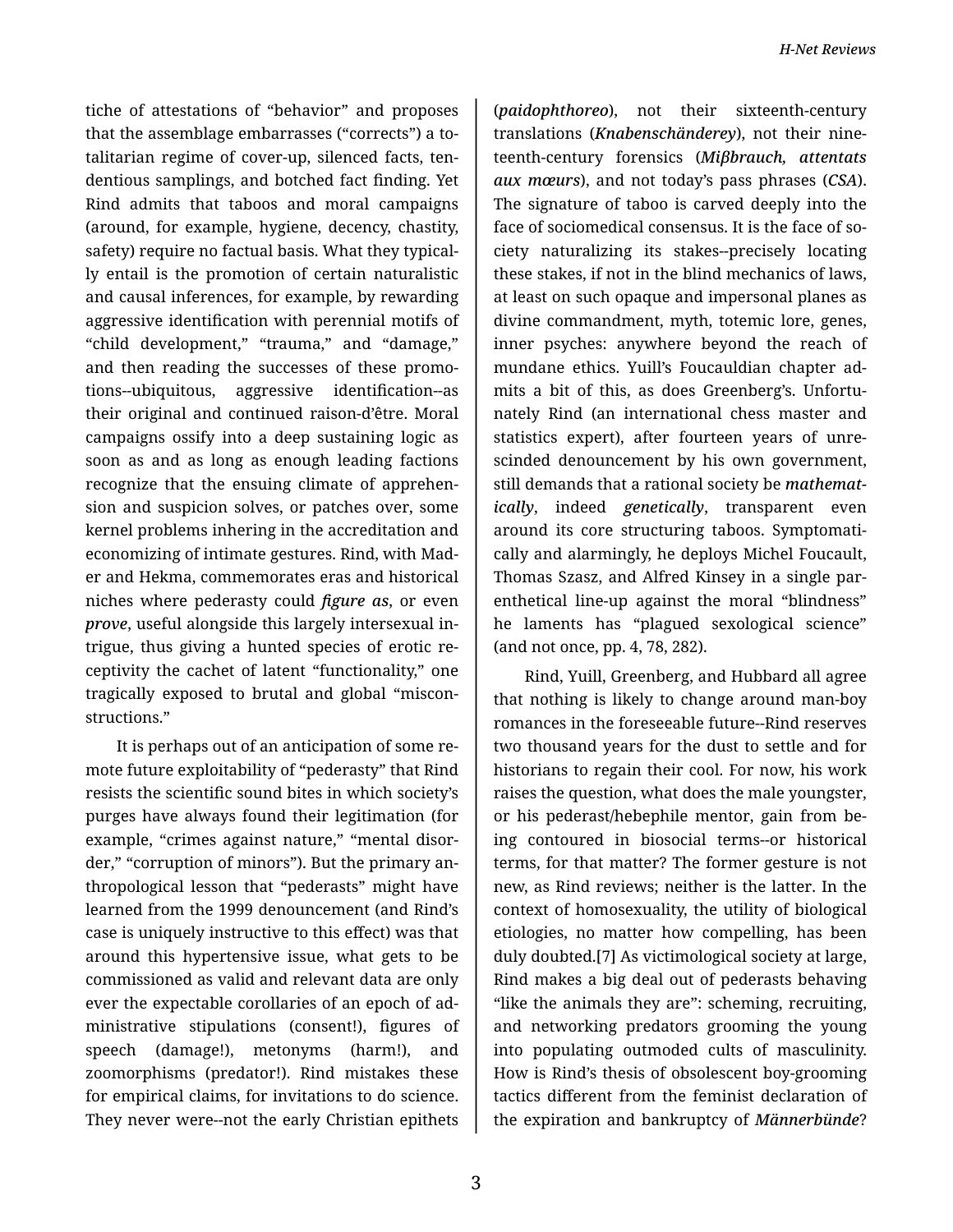Would U.S. "punitive populism" around the issue become less punitive or less populist if it were forced to reckon with the wild conjecture of a hereditary, or yet another eulogy of age-old, manboy love? Would a revisionary positioning of American *pederasts/hebephiles*, in between *pe‐ dophiles* and *gays*, mitigate and definitively de‐ mystify hatred against any or all?

Greenberg is alone in trying to answer why this is distinctly unlikely. His considerations recall well-known characterizations of incest taboos as the administrative crux of social units (if not, in‐ deed, the dawn of humanity). Intimacy may ce‐ ment bonds but also disrupt, confuse, and burden them. Modern states operate through impersonal bureaucracies that must minimize potential for favoritisms and special friendships that are in‐ compatible with the procedural face of opera‐ tional cells like schools and families, Greenberg notes. Modern administrative structures therefore preclude pedagogical eros. With extension and in‐ creased valuation of education, the sexual impos‐ sibility of the student/"child" will be extended and dramatized accordingly in proper defiance of whatever biological principle can be shown to un‐ derlie. Primatological and genetic reconstructions will, increasingly, sound like mere just-so stories. Quite regardless of their scientific cogency, they will turn out to be unimpressive and irrelevant- perfectly denouncable. Society shall not be check‐ mated by the facts of life.

Notes

[1]. David Glenn, "Spurred by Conservatives' Outcry: Haworth Press Cancels Book on Homosex‐ uality in Antiquity," *The Chronicle of Higher Edu‐ cation* 52, no. 7 (October 7, 2005): A18.

[2]. See http://www.haworthpress.com/store/ product.asp?sku=5694 (accessed September 27, 2005).

[3]. Hubbard's notion of *homo sacer* as ap‐ plied to sex offenders lacks theoretical elabora‐ tion, but such can be found in Dale Spencer's "Sex Offender as Homo Sacer," *Punishment & Society*

11, no. 2 (2009): 219-240. Also not cited, Roger N. Lancaster's recent *Sex Panic and the Punitive State* (Berkeley: University of California Press, 2011) tackles many of the same issues, although he rather prefers to see homosexuality at the core of U.S. sex panics.

[4]. Bruce Rind and Richard Yuill, "Hebephilia as Mental Disorder? A Historical, Cross-Cultural, Sociological, Cross-Species, Non-Clinical Empiri‐ cal, and Evolutionary Review," *Archives of Sexual Behavior* 41, no. 4 (2012): 797-829.

[5]. Illustrative of ongoing sensitivities, the APA recently considered DSM-5 application of the rubric "sexual orientation" to pedophilia a "text error." See http://www.dsm5.org/Documents/ 13-67-DSM-Correction-103113.pdf (accessed No‐ vember 1, 2013).

[6]. The accused was a school teacher. See G. Ferrus, A. Foville, and A. Brierre De Boismont, "At‐ tentat aux Moeurs, Condamnation, Appel, Exper‐ tise Médicale et Prononcé du Jugement," *Annales Médicopsychologiques*, no. 1 (1843): 289-299.

[7]. William Byne and Edward Stein, "Vari‐ eties of Biological Explanation," *Harvard Gay & Lesbian Review* 4, no. 1 (1997): 13-15.